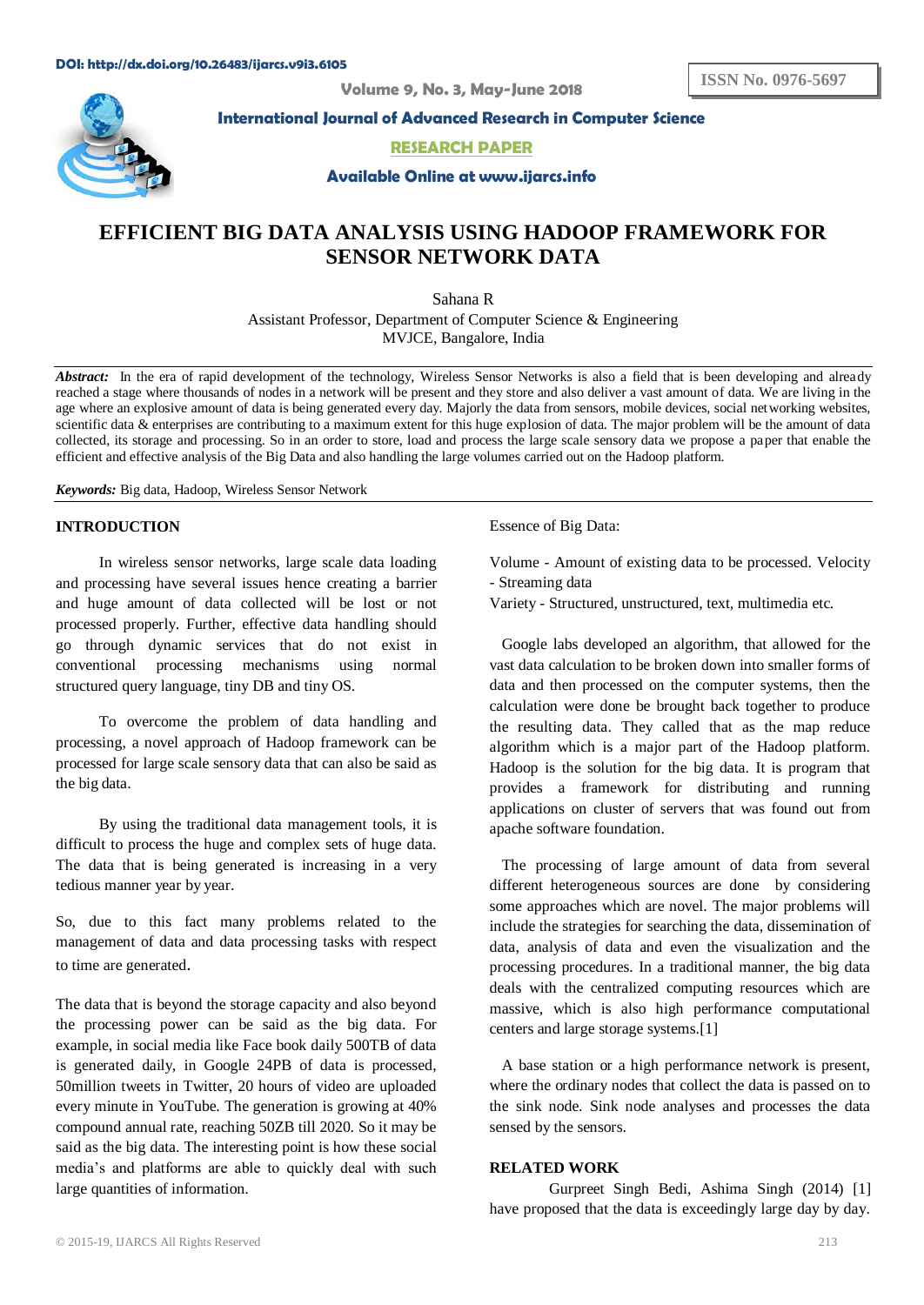The necessity to analyze and process the vast data is there in some organizations. A single machine processing huge data is impossible task. In order to avoid this we have used apache Hadoop distributed file system for storage and analysis. Here some work is done on the map reduce application on health sector dataset. To map and reduce the huge data sets the results of the map reduce application framework can be used. By increasing the dataset size it will become a main problem to check the character of the map reduce.

Understanding the performance of the map reduce is the major analysis factor. Increase in the execution time linearly with the size of dataset is expected, but our analysis says sometimes the execution time varies non-linearly with the increase in the dataset size. The experimental result shows that time will be distinguished by the scaling of the datasets. The aim of the project was to analyze the huge volume of hospital data. The data about all the patients are collected and is examined. Next to this process, by using he map reduce the ratings of the hospital is been computed. By using these ratings, to check the behavior of map reduce application a graph is been drawn. Firstly, to check the compatibility between the scalability of the data and the execution time, an experiment is carried out. To check the execution time of map reduce by using single node and also multimode cluster of hadoop an experiment is carried out. Non-linear relationship in between the size of the dataset and the time is observed.

*Bi*ng Tang and Yu Wang (2012) [2] have proposed a large-scale wireless sensor networks (WSNs), will be having a necessity for high performance of the sensory data processing, where commonly there will be having limited processing power and storage capacity of sensor nodes. This specifies the connection between the wifi sensor group and cloud-based storage devices and even some other processing facilities. The idea suggests the thinking behind allocated databases to retail store sensory files and also map reduce selection product with regard to large-scale sensory files parallel processing. In this prototype of huge sensory files processing technique, Hadoop allocated file technique and also hbase utilized with regard to sensory files storage devices, and also Hadoop map reduce is used with regard to files processing program delivery structure. The style and also execution of the technique are usually referred to in depth. This simulation involving surroundings heat range surveillance request is needed for you to examine your feasibility along with reasonableness of the system, that also shows which it substantially helps the info running ease of WSNs. The technologies involved in the data management are data aggregation, storing, querying and accessing. Particularly there are three main data storing strategies, they are as follows,

**Centralized storing:** The data that is being collected by the

sensor nodes are stored in a single centralized storage system called the base station, where storing, accessing and the processing of the data takes place.

**Distributed storing and indexing:** The data is stored in a distributed manner in a network. And also for having highly efficient query a data index is built.

**Locally storing:** The data is stored in sensor nodes locally, having lower query efficiency and lower communication overhead. It implements the grid processing technique. Grid processing produces the virtual supercomputers by using extra processing sources geographically sent out with web, and also processing sources are separate processing groups which might be not really in a single domain. This processing haves the internet calculation and even the storage devices. This products and services architectural mastery is designed in order to define the latest common and also regular architectural mastery pertaining to grid-based program. Various pursuits around the globe understand the interconnection associated with sensor nodes together with g infrastructure of grid processing. Sensor grid is actually a real cross architectural mastery which in turn integrates instant sensor cpa networks together with the infrastructures of grid to have real-time physical information variety and the also the sharing associated with computing and also storage devices sources pertaining to physical information control and also managing**.**

Han hui ,Yong gang, Tat-seng chual, xuelongli (2013)[3] have proposed that normally the data explosion takes place from the fields such as hospitality and health care, scientific sensors, user- generated data through Internet and mobiles and the financial organizations in past several years. For this evolving trend, a term called big data was coined to get and understand the deep meaning of generation and handling of huge data. For the data acquisition, transmission, storage and further processing, anew system architecture was introduced. First, the definition and the challenges of the big data is defined. In the second stage, a detailed work to describe systems of big data into some modules. A big data chain is constructed which is followed by some approaches and procedures from both research and industry communities detailed survey. In an additional manner, for addressing big data challenges the Hadoop framework is presented. Finally, some evaluation benchmarks are directed for the big data framework. The big data and the big data value chain technologies are focused and are presented, to cover the entire big data life cycle. There are four phases in the big data value chain data generation, data acquisition, data storage, and data analysis. In the big data generation phase and further we have some efficiently rich big data sources which can be the data attributes. And here the programming models and data storage are coupled together.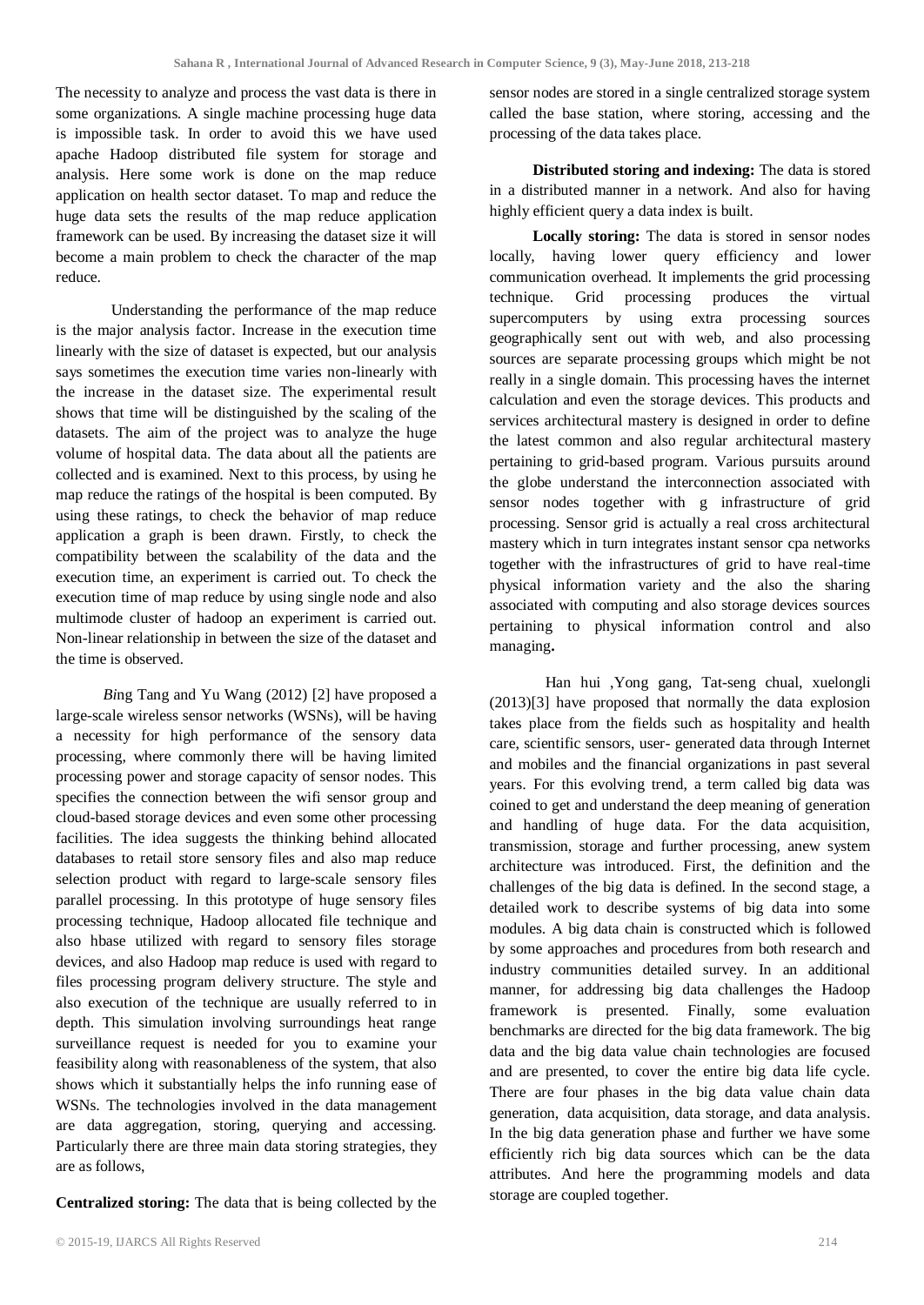Mandar Mokashi, Dr.A.S.Alvi (2013)[4] have proposed that the greatest challenging thing is to store and manage the huge amount of data that is generated and along with that there is also challenge to analyze the data. There are many processes for the collection, storage, processing and analyze big data. A collection or a group or a network of distributed sensors brought together to keep monitoring the physical or environmental conditions, like temperature, pressure, sound etc., can be said as the wireless sensor networks. By using them the sensory values or the sensed data can be sent to the sink node by using networks. The motivation for the development of the wireless sensor networks is done by the military applications such as the war surveillance. And now-a-days such technologies are used in almost all the fields. Commonly the sensors are viewed as a distributed database that collects the data that it senses from both the physical and environmental conditions. By using a group of sensor nodes, a stream of data is generated. Commonly, a small node is included in each sensor with sensing, computing, and communication abilities. We may have to think that we can have something new concept for technological improvement which can be used in the future management and analysis of the data. Based on new standards, networks are introduced and also low power systems are developed. Even in these days we can also see the widespread deployment of distributed databases in wireless sensor networks. Sensor nodes are basic in terms of components and their interfaces. In the current trend of technology, we can observe a wide scope and various implementations of distributed database management in wireless sensing devices.

PraveenKumar, Dr Vijay Singh Rathore, (2014) [5] have proposed that we are living in an age where an explosive amount of data is being generated every day. For the huge explosion of the data sensors, mobile devices, social networking websites, scientific data & enterprises contribute. This sudden bombardment can be grasped by the fact that we have created a vast volume of data in the last few years. Big data- as these large chunks of data is generally called and this technology has become one of the major field for research. Research says that tapping the potential of this data can be a good benefit for the businesses, scientific fields and public sectors. Keeping in mind the current challenges related with the analysis, scalability, time and privacy, there is a need for the development of the effective systems that can have a good potential. An evolution of the centralized architecture of data processing systems to the distributed systems has been done. The enterprises will be having problem associated with the processing of huge data, and none of the present centralized systems can efficiently process the huge data. So the distributed architecture is been used. Many solutions to the big data problem have got that includes the map reduce in as Hadoop distributed processing.

Hadoop with its efficient DFS & programming framework based on concept of mapped reduction, is a powerful tool to manage large data sets. With its map-reduce programming paradigms, overall architecture, ecosystem, fault- tolerance techniques and distributed processing, Hadoop offers a complete infrastructure to handle big data. Users must leverage the benefits of big data by adopting Hadoop infrastructure for data processing. However, the issues such as lack of flexible resource management, application deployment support, and multiple data source support pose a challenge to Hadoop adoption. Proper skill training is also needed for achieving large scale data analysis. These challenges must be overcome so that we can tap the full potential of Hadoop data management power.

### **PROPOSED SYSTEM**

The Design is divided into following modules:

- $\triangleright$  Data Acquisition
- > Data Storage
- Data Analysis

### **DATA AQUISITION**

This phase is the data acquisition phase where the task is to collect the information for the storage and analysis of same data. In the starting stage, the data acquisition stage consists of three sub-steps, data collection, data transmission, and data pre- processing. There is no restriction between data transmission and data pre-processing regarding the order.

### **A. Data Collection**

The retrieval of the raw data from real-world objects is the data collection process. The data **c**ollection can be done in several ways, it can be through sensors or using log files.



Fig 1: Data Acquisition Stages

# **B. DataTransmission:**

Once the collection of the raw data is done, we must transfer that raw data into a data storage point, preferably in a data center and then further processed. The data transmission concept can be divided into two steps, one is the IP backbone transmission and data center transmission.[7]

- The IP backbone transmission is done at the Internet scale, where high-capacity line is being established to transfer the big data to a data center from the origin.
- When massive amount of data is transferred into the data center, it will be transited within the data center for storage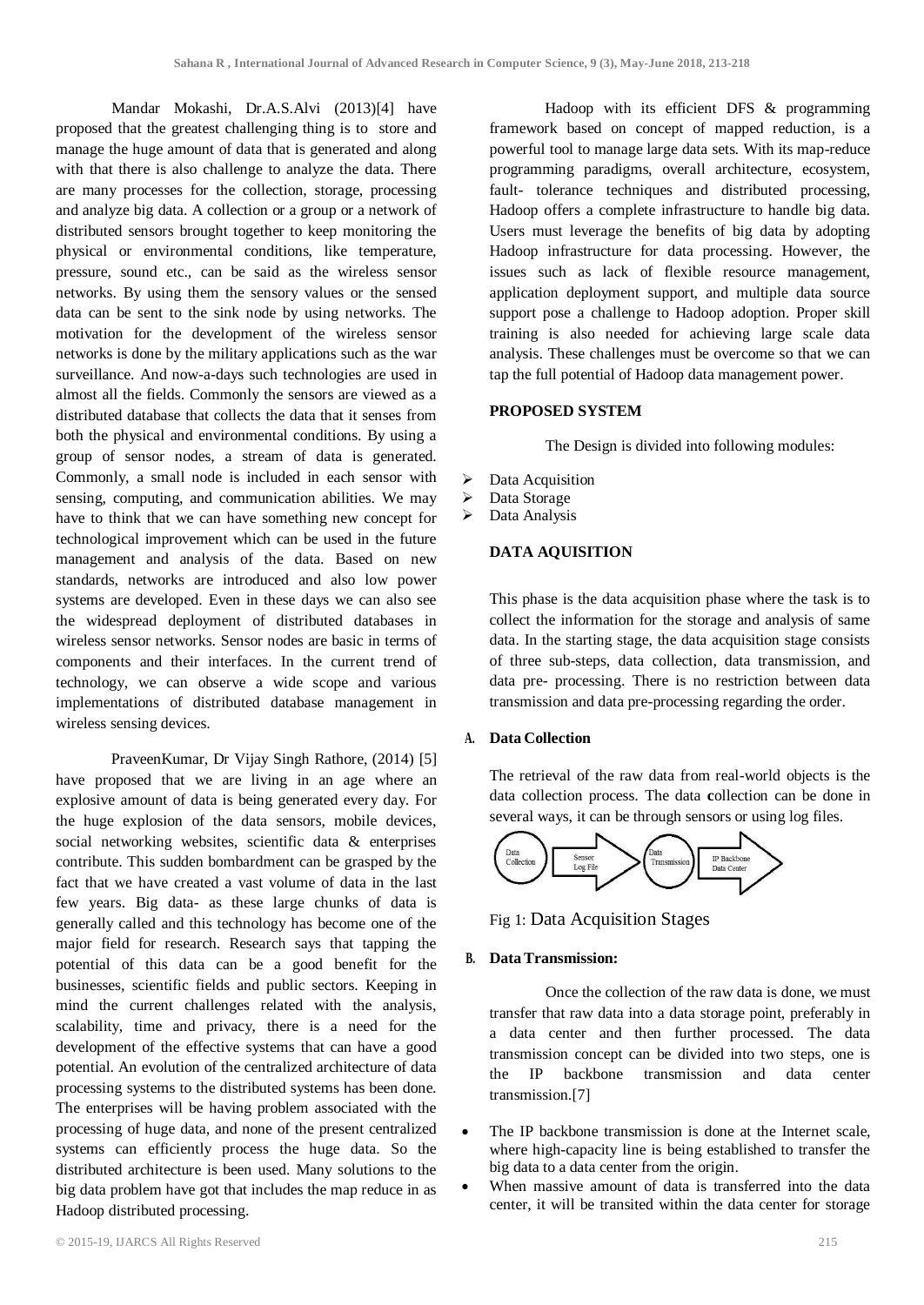and processing. This transmission procedure is referred to as data center transmission.[9]

## **DATA STORAGE**

- Storage infrastructure for persistent and reliable storage.
- A scalable access interface for querying and analyzing huge quantity of data.

The physically collected information is stored in the hardware infrastructure and the storage devices can be classified based on thespecifictechnology.

**Hadoop:** A computing tool that is used for the distributed processing of the data can be said as Hadoop.





The pig, scoop and hive are the data integration tools that makes an easy path for the accomplishment of the data acquisition of the big data value chain and even allows for the effective import and export of data among data stores.

HDFS is a Hadoop distributed file system which is a primary substrate for the data storage in hadoop. Commonly the HDFS runs on the commodity hardware designed which is designed by using the GFS.[10]

Map reduce is the part of Hadoop which acts as the core of computation for vast amount of data analysis. Hadoop map reduce is modeled after the Google's map reduce. The map reduce framework consists of a single master job tracker and one slave task tracker per cluster node. The major responsibility of the master is to schedule the jobs for the slaves, and keep monitoring the slaves and executing the failed tasks once again.[15].

By the usage of the hadoop computing tool, the simultaneous or parallel processing of the data and efficient computation is possible. Hadoop provides distributed processing of large clusters of commodity servers. The Apache Hadoop software library is a vast computing framework consisting of many modules, including HDFS, Hadoop map reduce, hbase, hive, pig, scoop etc,.These modules can be used for examining the big data value chain structure by using which it is easy to have the powerful and efficient solutions for big data applications. [8]

In order to analyze and value extract the information, two features are provided by the data storage subsystem:







Fig 4: Hadoop with Job Tracker and Task Tracker

The management of huge set of data and its analysis tasks in map reduce programs is expressed by two SQL-like highlevel declarative languages named Pig Latin and Hive.[16]

The advantages of using hadoop can be, if hadoop joins the click stream data along with the other data sources, some of the additional data often provides much more complete information about the product. Commonly the click stream data is used to understand what all qualities and constraints users consider while purchasing products. With click stream analysis, marketers can optimize and improve the product. Hadoop makes easier for scaling and also to store several years of data.

# **Data Analysis**

The purpose, importance and the classification metric of data analytics is done in this phase. The application evolution for various data sources is reviewed and the summarization of the most relevant areas is done.[6]

The aim of this phase is to extract as much information is suitable for consideration conditions. The following points lists some potential purposes:

- Extrapolation and Interpretation of the data and its usage procedure.
- To check whether the data islegitimate.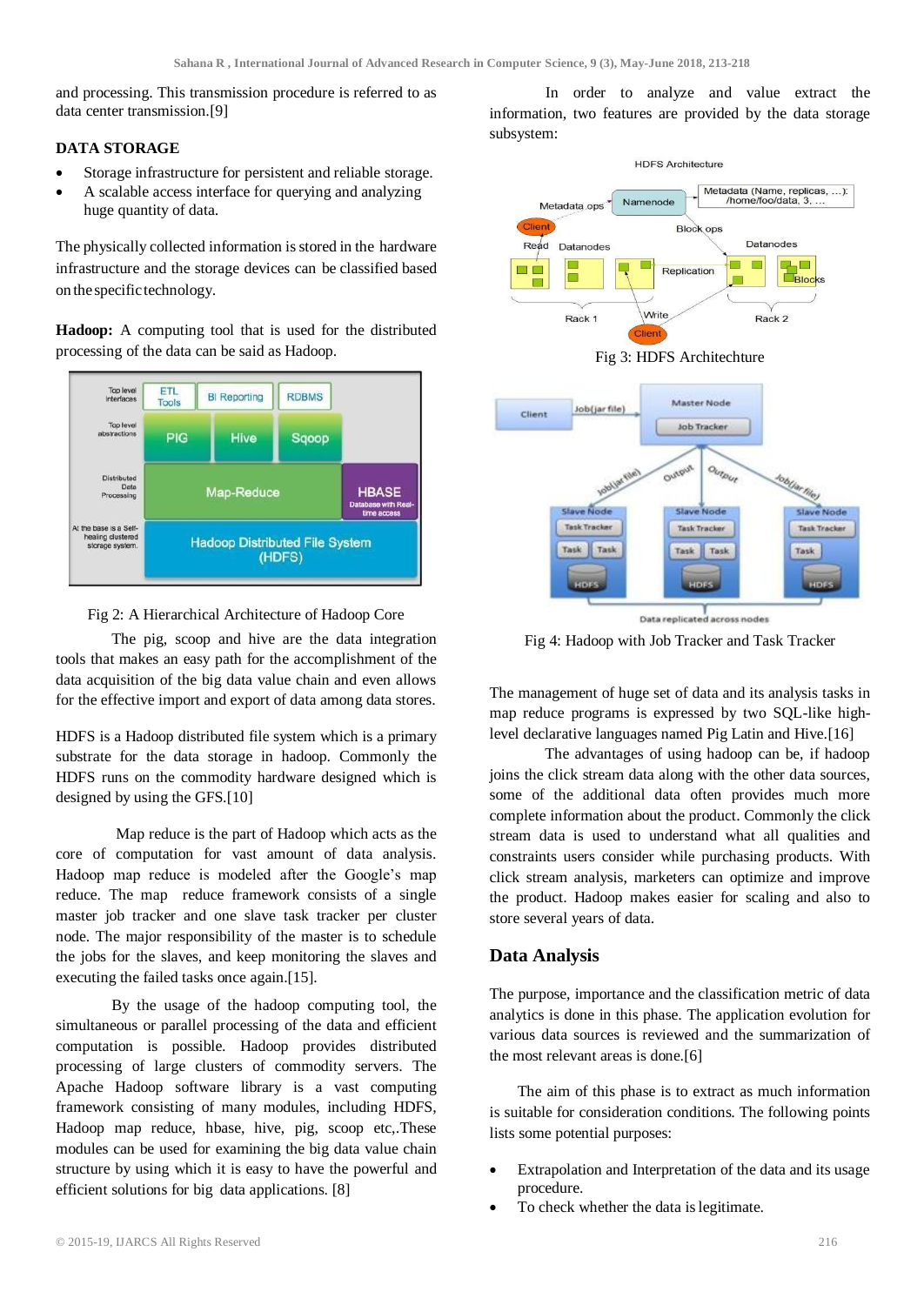- Assist for the decision-making.
- To find solutions for the faults.
- To predict what will occur in the future.

### **SYSTEM ARCHITECTURE:**

The below shown diagram representation represents the system architecture



Fig 5: System Architecture

#### **IMPLEMENTATION**

Implementation steps of our project mainly involves 5 steps, they are as follows, [12]

- Generating sensor data files in a required format.
- Load the sensor data into Hadoop HDFS file system.
- To refine the sensor data run Hive scripts.
- Refined sensor data is accessed from visualization tool.
- Sensor data is visualized

### **RESULTS AND DISCUSSION**

**Generating sensor data files:** The sample sensor data is collected from SensorFiles.zip and then extract the files.[13]

**Load the sensor data into Hadoop HDFS file system**:

|        | a<br>æ.<br>×         | io.<br>$\bullet$ | $\left( 3\right)$<br>o |                |                               |             |            |               |             | & sahana -            |
|--------|----------------------|------------------|------------------------|----------------|-------------------------------|-------------|------------|---------------|-------------|-----------------------|
|        | <b>File Browser</b>  |                  |                        |                |                               |             |            |               |             |                       |
|        | Search for file name | A Rename         | X Move                 | <b>13 Copy</b> | <b>III</b> Change Permissions | & Download  | x Delete - |               | O New -     | @ Upload -            |
| W Home | / user / sahana<br>í |                  |                        |                |                               |             |            |               |             | 音 Trash               |
|        | Type Name            |                  |                        |                | Size                          | <b>User</b> | Group      | Permissions   | <b>Date</b> |                       |
| ٠      |                      |                  |                        |                |                               | sahana      | sabana     | draw-ar-x     |             | May 29, 2015 07:21 pm |
| ٠      | $\sim$               |                  |                        |                |                               | hdfs        | hdfs       | draxr-xr-x    |             | May 29, 2015 07:12 pm |
| B      | <b>HVAC.csv</b>      |                  |                        |                | 234 9 KB                      | sahana      | sabana     | $-1933T-3T-X$ |             | May 29, 2015 07:21 pm |
| a      | building.csv         |                  |                        |                | 489 bytes                     | sahana      | sahana     | $-$ DEST-XT-X |             | May 29, 2015 07:21 pm |
|        |                      |                  |                        |                |                               |             |            |               |             |                       |

Fig 6: Creating User Account and Login, after which should upload the files

#### **To refine the sensor data:**

| Nontration again a C Habop Tabout How To., X New Tab           |                                      | $\sim$ |
|----------------------------------------------------------------|--------------------------------------|--------|
| 4 G 16 192.168.52.128.0000 becommitable/default/hose_building  | sensor data analysis hortownworks -9 |        |
| Most Visited Getting Started                                   |                                      |        |
| <b>NNORRAGODOS</b>                                             |                                      |        |
| Query Editor My Queries Saved Queries History Databases Enters |                                      |        |

#### Table Metadata: hyac building

| ACTIONS                           | Columns Sample            |                             |                |   |  |  |  |  |  |
|-----------------------------------|---------------------------|-----------------------------|----------------|---|--|--|--|--|--|
| Import Data<br><b>Browse Data</b> | <sup>t</sup> Name         | 4 Type                      | <b>Comment</b> | ă |  |  |  |  |  |
| Orap Table                        | actualtemp                | bigint                      |                |   |  |  |  |  |  |
| View File Location                | buildingage               | tigint                      |                |   |  |  |  |  |  |
|                                   | toldingid                 | string                      |                |   |  |  |  |  |  |
|                                   | buildingmgr<br>company of | string<br>-- 7              |                |   |  |  |  |  |  |
|                                   | country                   | string                      |                |   |  |  |  |  |  |
|                                   | date<br><b>COLLA</b>      | string<br>. .               |                |   |  |  |  |  |  |
|                                   | extremetemp               | string                      |                |   |  |  |  |  |  |
|                                   | hvacproduct               | string                      |                |   |  |  |  |  |  |
|                                   | system                    | bigint                      |                |   |  |  |  |  |  |
|                                   | systemage<br>The Control  | bigint<br>. .               |                |   |  |  |  |  |  |
|                                   | targettemp                | bigint<br><b>COLLECTION</b> |                |   |  |  |  |  |  |
|                                   | temp_diff                 | bigint                      |                |   |  |  |  |  |  |
|                                   | temprange                 | string                      |                |   |  |  |  |  |  |
|                                   | time.                     | string                      |                | 娑 |  |  |  |  |  |

# Fig 7: The sensor data that is being collected is refined and table is been created.

#### **Access the refined sensor data:**

| ■日 り で :                                                                                           |                            |                     | dook!                               | Errel (Product Activation Failed)          |                                                                                                    | table foots       |                     |                              |                                                                            | $(0)$ =                          | s                 |
|----------------------------------------------------------------------------------------------------|----------------------------|---------------------|-------------------------------------|--------------------------------------------|----------------------------------------------------------------------------------------------------|-------------------|---------------------|------------------------------|----------------------------------------------------------------------------|----------------------------------|-------------------|
| INSERT<br>RI.<br><b>HOME</b>                                                                       | <b>PAGE LAYOUT</b>         |                     | FORMULAS<br>DATA                    | REVEW                                      | NITED PRO 9<br><b><i>FOWERPIVOT</i></b><br><b>VEW</b>                                              | <b>OESIGN</b>     |                     |                              |                                                                            | sahana                           |                   |
| Table Name<br>H Lemove Duplicates<br>Table Query from<br>Convert to Range<br><b>C</b> Resize Table | Sigmimates with PivotTable | 匣<br>Inset<br>Sicer | à<br>نی<br>Export Refresh<br>÷<br>× | Properties<br>G Corr is fromm<br>CD Unlink | <b>First Column</b><br>C Header Row<br>Total Rose<br>Last Column<br>C Banded Rows   Banded Columns | ivi Filter Button | <b>STATISTICS</b>   | <b>WANDER</b><br>$1 - 1 - 1$ | 開催<br><b>CONTRACTOR</b><br>Meles etc.<br>$- - - -$<br>m<br><b>State of</b> | <b>TECHNOLOGY</b><br>$- - - - -$ |                   |
| Properties                                                                                         | Tools                      |                     |                                     | External Table Data                        | Table Style Options                                                                                |                   |                     |                              | Table Styles                                                               |                                  |                   |
| A1<br>$\bullet$ 1                                                                                  | $\times \sqrt{k}$          |                     |                                     |                                            |                                                                                                    |                   |                     |                              |                                                                            |                                  |                   |
| Ä<br>s.                                                                                            | c                          | $\mathcal{D}$       | E                                   | G                                          | H                                                                                                  |                   | K                   |                              | M<br>N                                                                     | $-9$                             | P.                |
| <b>Battle Dime Dimentions</b>                                                                      | <b>Datastern</b>           |                     | <b>El votres</b><br>п.              |                                            | etemace <b>D</b> building d Lemp diff D temprane D extremetem                                      |                   | <b>D</b> country    |                              | <b>Thuscorodust &amp; buildingage &amp; buildingmgs</b>                    |                                  |                   |
| 6/1/13 0:00:01<br>$\overline{ }$                                                                   | 66                         | 58                  | 13                                  | 20.4                                       | # COLD                                                                                             |                   | Finland             | 661919                       | 17 M4                                                                      |                                  |                   |
| 6/2/13 1:00:01                                                                                     | 69                         | 68                  | 78                                  | 2017                                       | 1 NORMAL                                                                                           | b                 | Egypt               | <b>FNINTG</b>                | 11 M17                                                                     |                                  |                   |
| 6/1/13<br>2:00:01                                                                                  | 70                         | $\overline{7}$      | 17                                  | 20 18                                      | -3 NORMAL                                                                                          | $\circ$           | Indonesia           | JDNS77                       | 25 M18                                                                     |                                  |                   |
| 5 6/4/13 3:00:01                                                                                   | 67                         | 63                  | $\overline{2}$                      | 23 15                                      | 4 NORMAL                                                                                           | ö                 | Israel              | ACMAX22                      | 19 M15                                                                     |                                  |                   |
| 6/5/13 4:00:01                                                                                     | 68                         | 74                  | 16                                  | 93                                         | $-6$ HOT                                                                                           |                   | Brazil              | JDNS77                       | 28 M3                                                                      |                                  |                   |
| 6/6/13 5:00:01                                                                                     | 67                         | 56                  | 11                                  | 28.4                                       | 11 COLD                                                                                            | ٠                 | Finland             | GG1919                       | 17 M4                                                                      |                                  |                   |
| 6/7/13 6:00:01                                                                                     | $\overline{20}$            | 58                  | 12                                  | 24.2                                       | 12 COLD                                                                                            | s                 | France              | <b>FN397G</b>                | 27 M2                                                                      |                                  |                   |
| 9.6/8/13.700.01                                                                                    | 70                         | 73                  | 20                                  | 26 16                                      | -3 NORMAL                                                                                          | o                 | Turkey              | AC1000                       | 23 M16                                                                     |                                  |                   |
| 10 6/9/13 8:00:01                                                                                  | 66                         | 69                  | 16                                  | 99                                         | -3 NORMAL                                                                                          | o                 | Mexico              | GG1919                       | 11 MS                                                                      |                                  |                   |
| 11 6/10/13 9:00:01                                                                                 | 65                         | 57                  | 6                                   | 512                                        | 8.COLD                                                                                             | t                 | Finland             | <b>FN39TG</b>                | 26 M12                                                                     |                                  |                   |
| 12 6/11/13 10:00:01                                                                                | 67                         | 70                  | 10                                  | 17 15                                      | -3 NORMAL                                                                                          | $\circ$           | turaed              | ACMAX22                      | 19 M15                                                                     |                                  |                   |
| 13 6/12/13 11:00:01                                                                                | 69                         | 62                  | $\mathbf{z}$                        | 11.7                                       | 7.00LD                                                                                             | b                 | South Africa FN39TG |                              | 13 M7                                                                      |                                  |                   |
| 14 6/13/13 12:00:01                                                                                | in.                        | $\overline{z}$      | 14                                  | 2.15                                       | 4 NORMAL                                                                                           | $\circ$           | Israel              | ACMAX22                      | <b>19 M15</b>                                                              |                                  |                   |
| 15 6/14/13 13:00:01                                                                                | iss                        | 61                  | $\mathbf{1}$                        | 26                                         | 4 NORMAL                                                                                           | ö                 | Singapore           | AC1000                       | 9.16                                                                       |                                  |                   |
| 16 6/15/13 14:00:01                                                                                | 67                         | 59                  | 19                                  | 22.20                                      | s coup                                                                                             |                   | Argentina           | ACMAX22                      | 19 M20                                                                     |                                  |                   |
| 17 6/16/13 15:00:01                                                                                | 45                         | 56                  | 19                                  | 11'8                                       | 9.0010                                                                                             |                   | Australia           | JDNS77                       | 25 M/L                                                                     |                                  |                   |
| 18 6/17/13 16:00:01                                                                                | 67                         | 57                  | 15                                  | 76                                         | 10 COLD                                                                                            |                   | Singapore           | <b>AC1000</b>                | 9 M6                                                                       |                                  |                   |
| 19 6/18/13 17:00:01                                                                                | 66                         | 57                  | 12                                  | 513                                        | 3 COLD                                                                                             |                   | Saudi Arabia JDNS77 |                              | 35 M13                                                                     |                                  |                   |
| 20 6/19/13 18:00:01                                                                                | 65                         | 58                  | s                                   | 22.4                                       | 11 COLD                                                                                            |                   | Finland             | GG1919                       | 17 M4                                                                      |                                  |                   |
| 21 6/20/13 19:00:01                                                                                | 67                         | 55                  | 17                                  | 57                                         | 12 COLD                                                                                            | ۱                 | South Africa FN39TG |                              | 13 M7                                                                      |                                  |                   |
| 22 6/21/11 20:00:01                                                                                | 65                         | 72                  | ×                                   | 5.17                                       | -3 NORMAL                                                                                          | n                 | <b>Egypt</b>        | <b>FN39TG</b>                | 11 M17                                                                     |                                  |                   |
| 23 6/22/13 21:00:01                                                                                | 66                         | 69                  | 6                                   | 29.9                                       | -3 NORMAL                                                                                          | ö                 | Mexico              | GG1919                       | 11 M9                                                                      |                                  |                   |
| 24 6/23/13 22:00:01                                                                                | 67                         | 65                  | 6                                   | 18 20                                      | 2 NORMAL                                                                                           | $\circ$           | Argentina           | ACMAX22                      | 19 M20                                                                     |                                  |                   |
| 25 6/24/13 23:00:01                                                                                | 67                         | 61                  | 15                                  | 136                                        | 6 COLD                                                                                             | h                 | Singapore           | AC1000                       | 9 M6                                                                       |                                  |                   |
| an index los is an im-<br>$\mathcal{L}$                                                            | ÷<br>$\circ$               | ÷                   | $\sim$                              | 11.18                                      |                                                                                                    |                   | <b>Harry</b>        | <b>INSTRUCTS</b>             | as seen                                                                    |                                  |                   |
| Sheet1                                                                                             |                            |                     |                                     |                                            |                                                                                                    |                   | $\epsilon$          |                              |                                                                            |                                  |                   |
| READY                                                                                              |                            |                     |                                     |                                            |                                                                                                    |                   |                     |                              | 囲<br>臣<br>面                                                                |                                  | $\mathbf{m}$<br>٠ |

Fig 8: The data is been filtered by using filter data screen and the refined data is further processed.



Fig 9:Data in the Table is represented in the form of Map